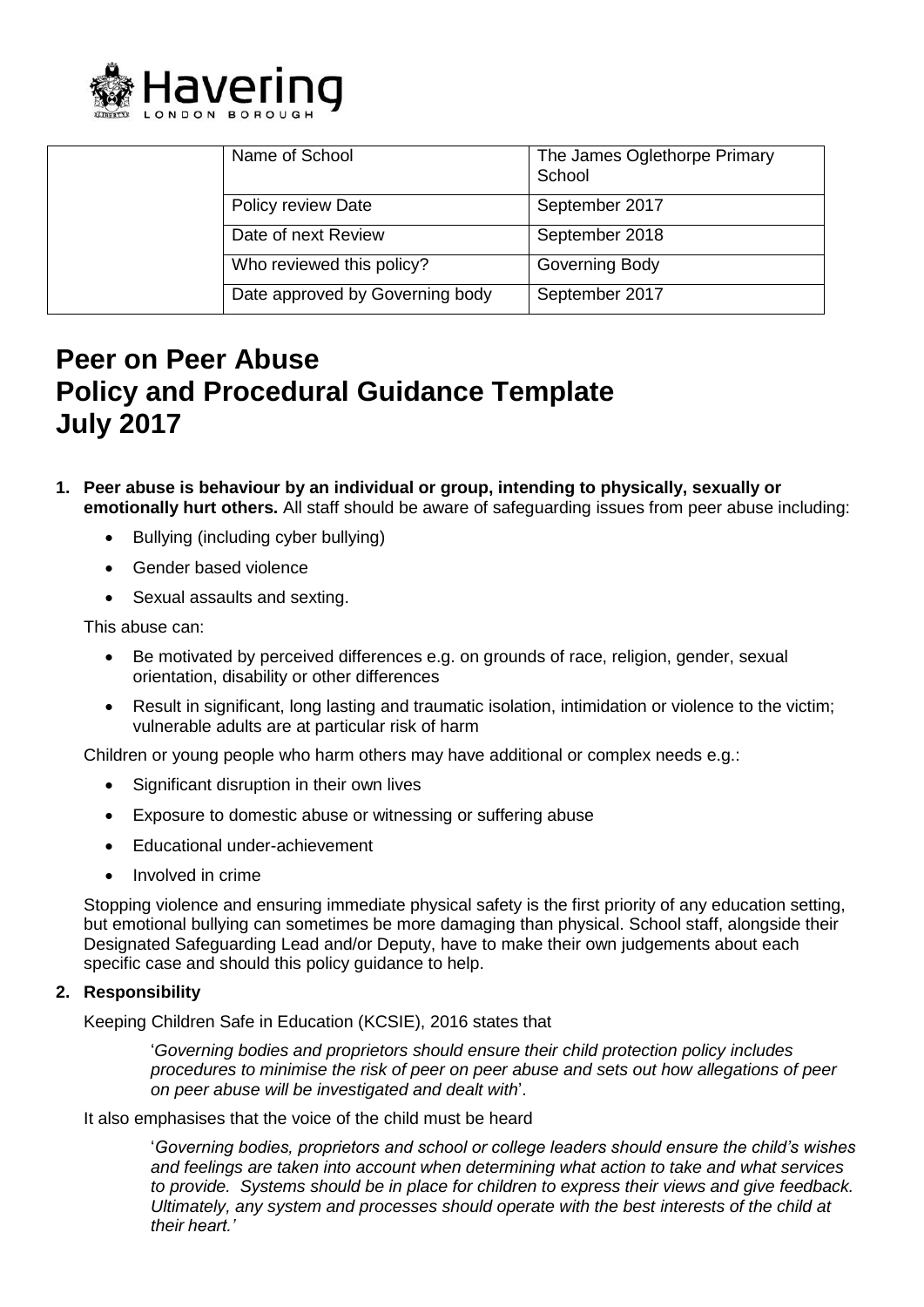Peer on Peer abuse is referenced in the Safeguarding and Child Protection Policy. The sensitive nature and specific issues involved with peer on peer necessitate separate policy guidance.

At James Oglethorpe Primary School we continue to ensure that any form of abuse or harmful behaviour is dealt with immediately and consistently to reduce the extent of harm to the young person, with full consideration to impact on that individual child's emotional and mental health and well-being.

# **3. Purpose of Policy**

The purpose of this policy is to explore some forms of peer on peer abuse. The policy also includes a planned and supportive response to the issues.

At James Oglethorpe Primary School we have the following policies in place that should be read in conjunction with this policy:

3.1. Anti-Bullying including Online Bullying Policy

3.2. Safeguarding and Child Protection Policy

# **4. Framework and Legislation**

This policy is supported by the key principles of the Children's Act, 1989 that the child's welfare is paramount. Another key document is Working Together, 2015, highlighting that every assessment of a child, '*must be informed by the views of the child'* and within that '*It is important to understand the resilience of the individual child when planning appropriate services*. (Working Together, 2015:23) This is echoed by Keeping Children Safe in Education, 2016 through ensuring procedures are in place in schools and settings to hear the voice of the child.

## **5. Abuse and harmful behaviour**

It is necessary to consider

- what abuse is and what it looks like
- how it can be managed
- what appropriate support and intervention can be put in place to meet the needs of the individual
- what preventative strategies may be put in place to reduce further risk of harm.

Abuse is abuse and should never be tolerated or passed off as 'banter' or 'part of growing up'. Equally, abuse issues can sometimes be gender specific e.g. girls being sexually touched/assaulted and boys being subject to initiation/hazing type violence (KCSIE, 2016). It is important to consider the forms abuse may take and the subsequent actions required.

- Children are vulnerable to abuse by their peers. Such abuse should be taken as seriously as abuse by adults and should be subject to the same child protection procedures.
- Staff should not dismiss abusive behaviour as normal between young people and should not develop high thresholds before taking action.
- Staff should be aware of the potential uses of information technology for bullying and abusive behaviour between young people.
- Staff should be aware of the added vulnerability of children and young people who have been the victims of violent crime (for example mugging), including the risk that they may respond to this by abusing younger or weaker children.

The alleged perpetrator is likely to have considerable unmet needs as well as posing a significant risk of harm to other children. Evidence suggests that such children may have suffered considerable disruption in their lives, may have witnessed or been subjected to physical or [Sexual Abuse,](http://trixresources.proceduresonline.com/nat_key/keywords/sexual_abuse.html) may have problems in their educational development and may have committed other offences. They may therefore be suffering, or be at risk of suffering, [significant harm](http://trixresources.proceduresonline.com/nat_key/keywords/significant_harm.html) and be in need of protection. Any long-term plan to reduce the risk posed by the alleged perpetrator must address their needs.

## **6. Types of abuse**

There are many forms of abuse that may occur between peers and this list is not exhaustive. Each form of abuse or prejudiced behaviour is described in detail followed by advice and support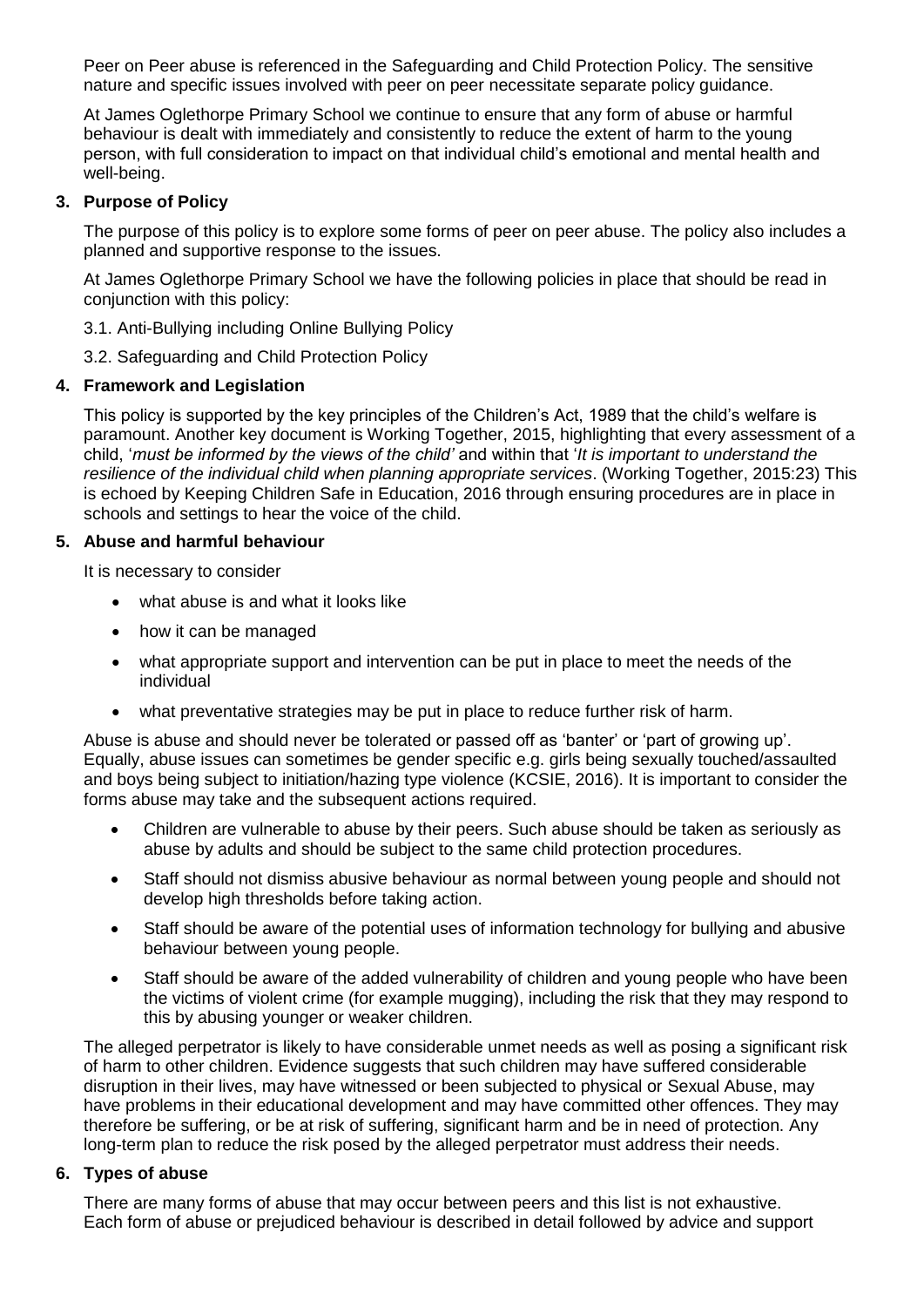on actions to be taken.

#### **6.1. Physical abuse**

This may include hitting, kicking, nipping/pinching, shaking, biting, hair pulling, or otherwise causing physical harm to another person. There may be many reasons why a child harms another and it is important to understand why a young person has engaged in such behaviour, including accidently before considering the action or punishment to be undertaken.

# **6.2. Sexually harmful behaviour/sexual abuse**

this must always be referred immediately to the Designated Safeguarding Lead

Sexually harmful behaviour from young people is not always contrived or with the intent to harm others. There may be many reasons why a young person engages in sexually harmful behaviour and it may be just as distressing to the young person who instigates it as to the young person it is intended towards. Sexually harmful behaviour may include

- inappropriate sexual language
- inappropriate role play
- sexual touching
- sexual assault/abuse.

## **6.3. Bullying**

Bullying is unwanted, aggressive behaviour among school aged children that involves a real or perceived power imbalance. The behaviour is repeated, or has the potential to be repeated, over time. Both young people who are bullied and who bully others may have serious, lasting problems.

In order to be considered bullying, the behaviour must be aggressive and include:

- An Imbalance of Power: Young people who bully use their power—such as physical strength, access to embarrassing information, or popularity—to control or harm others. Power imbalances can change over time and in different situations, even if they involve the same people.
- Repetition: Bullying behaviours happen more than once or have the potential to happen more than once.

Bullying includes actions such as making threats, spreading rumours, attacking someone physically or verbally or for a particular reason e.g. size, hair colour, gender, sexual orientation, and excluding someone from a group on purpose.

## **6.4. Online Bullying / Cyber bullying**

Online Bullying / Cyberbullying is the use of technology (social networking, messaging, text messages, e-mail, chat rooms etc.) to harass threaten or intimidate someone for the same reasons as stated above.

Online bullying can take many forms

- Abusive or threatening texts, emails or messages
- Posting abusive comments on social media sites
- Sharing humiliating videos or photos of someone else
- Stealing someone's online identity
- Spreading rumours online
- Trolling sending someone menacing or upsetting messages through social networks, chatrooms or games
- Developing hate sites about another person
- Prank calls or messages
- Group bullying or exclusion online
- Anonymous messaging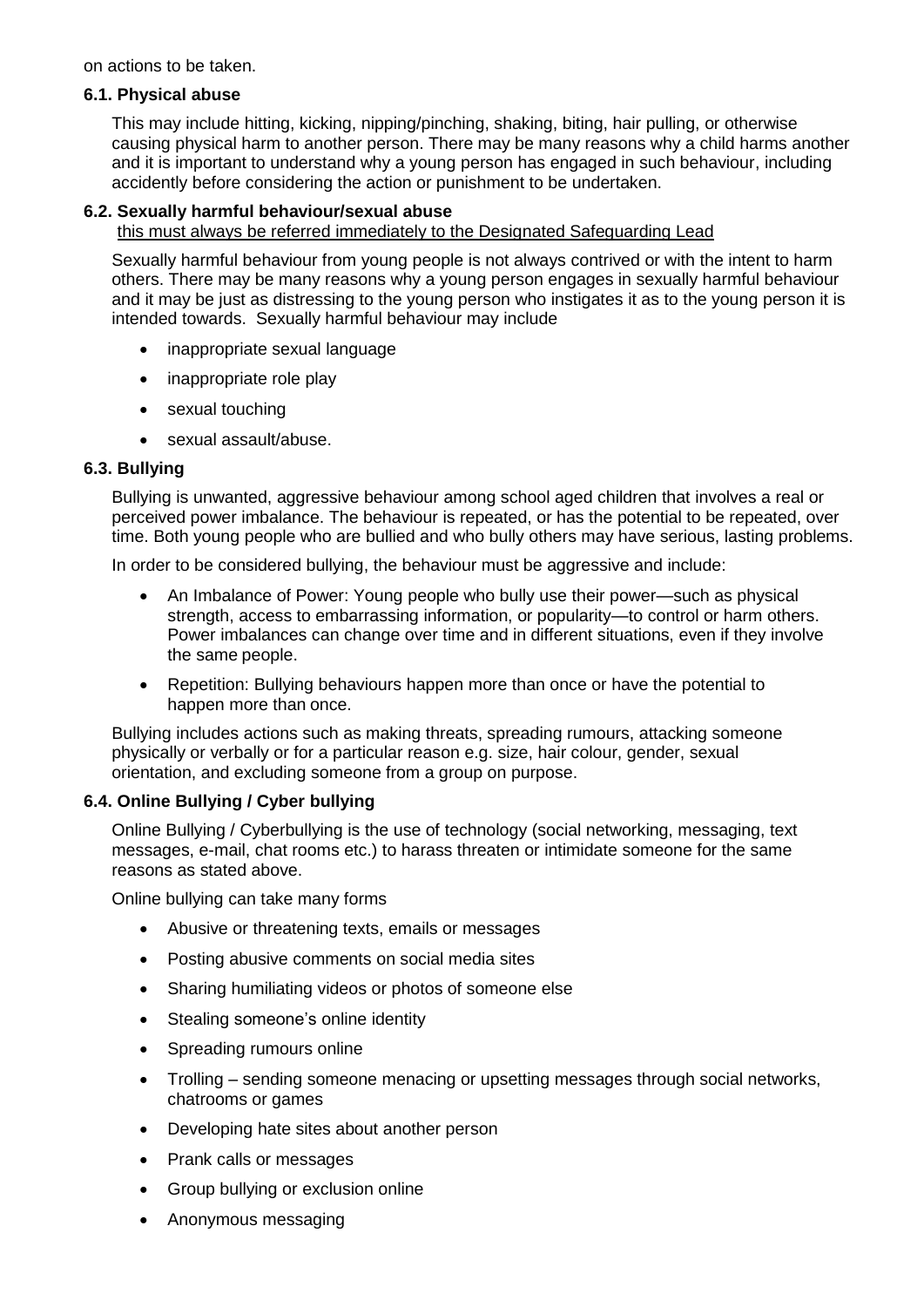- Encouraging a young person to self harm
- Pressuring children to send sexual messages or engaging in sexual conversations

# **6.5. Sexting**

# this must always be referred immediately to the Designated Safeguarding Lead

The term 'sexting' relates to the sending of indecent images, videos and/or written messages with sexually explicit content; these are created and sent electronically. They are often 'shared' via social networking sites and instant messaging services.

The UKCCIS: Sexting in schools and colleges 2016 guidance must always be followed. [https://www.gov.uk/government/uploads/system/uploads/attachment\\_data/file/551575/6.2439\\_KG\\_](https://www.gov.uk/government/uploads/system/uploads/attachment_data/file/551575/6.2439_KG_NCA_Sexting_in_Schools_WEB__1_.PDF) [NCA\\_Sexting\\_in\\_Schools\\_WEB\\_\\_1\\_.PDF](https://www.gov.uk/government/uploads/system/uploads/attachment_data/file/551575/6.2439_KG_NCA_Sexting_in_Schools_WEB__1_.PDF)

#### **6.6. Initiation/Hazing**

Hazing is a form of initiation ceremony which is used to induct newcomers into an organisation such as a private school, sports team etc. There are a number of different forms, from relatively mild rituals to severe and sometimes violent ceremonies. The ceremony welcomes newcomers by subjecting them to a series of trials which promote a bond between them. After the hazing is over, the newcomers also have something in common with older members of the organisation, because they all experienced it as part of a rite of passage. Many rituals involve humiliation, embarrassment, abuse, and harassment.

#### **6.7. Prejudiced Behaviour**

The term prejudice-related bullying refers to a range of hurtful behaviour, physical or emotional or both, which causes someone to feel powerless, worthless, excluded or marginalised, and which is connected with prejudices around belonging, identity and equality in wider society – for example disabilities and special educational needs, ethnic, cultural and religious backgrounds, gender, home life, (for example in relation to issues of care, parental occupation, poverty and social class) and sexual identity.

#### **6.8. Teenage relationship abuse**

Teenage relationship abuse is a pattern of actual or threatened acts of physical, sexual, and/or emotional abuse, perpetrated by an adolescent (between the ages of 13 and 18) against a current or former partner. Abuse may include insults, coercion, social sabotage, sexual harassment, threats and/or acts ofphysical or sexual abuse. The abusive teen uses this pattern of violent and coercive behaviour, in a heterosexual or same gender relationship, in order to gain power and maintain control over the partner. This abuse may be child sexual exploitation.

## **7. Expected staff action**

**Staff should consider the seriousness of the case, and make a quick decision whether to inform Designated Safeguarding Lead immediately before taking any further in-school actions. The DSL should always be informed of peer on peer abuse.**

#### **8. Recognising peer abuse:**

An assessment of an incident between peers should be completed and consider:

- Chronological and developmental ages of everyone involved
- Difference in their power or authority in relation to age, race, gender, physical, emotional or intellectual vulnerability
- All alleged physical and verbal aspects of the behaviour and incident
- Whether the behaviour involved inappropriate sexual knowledge or motivation
- What was the degree of physical aggression, intimidation, threatening behaviour or bribery
- The effect on the victim
- Any attempts to ensure the behaviour and incident is kept a secret
- The child or young person's motivation or reason for the behaviour, if they admit that it occurred
- Whether this was a one-off incident, or longer in duration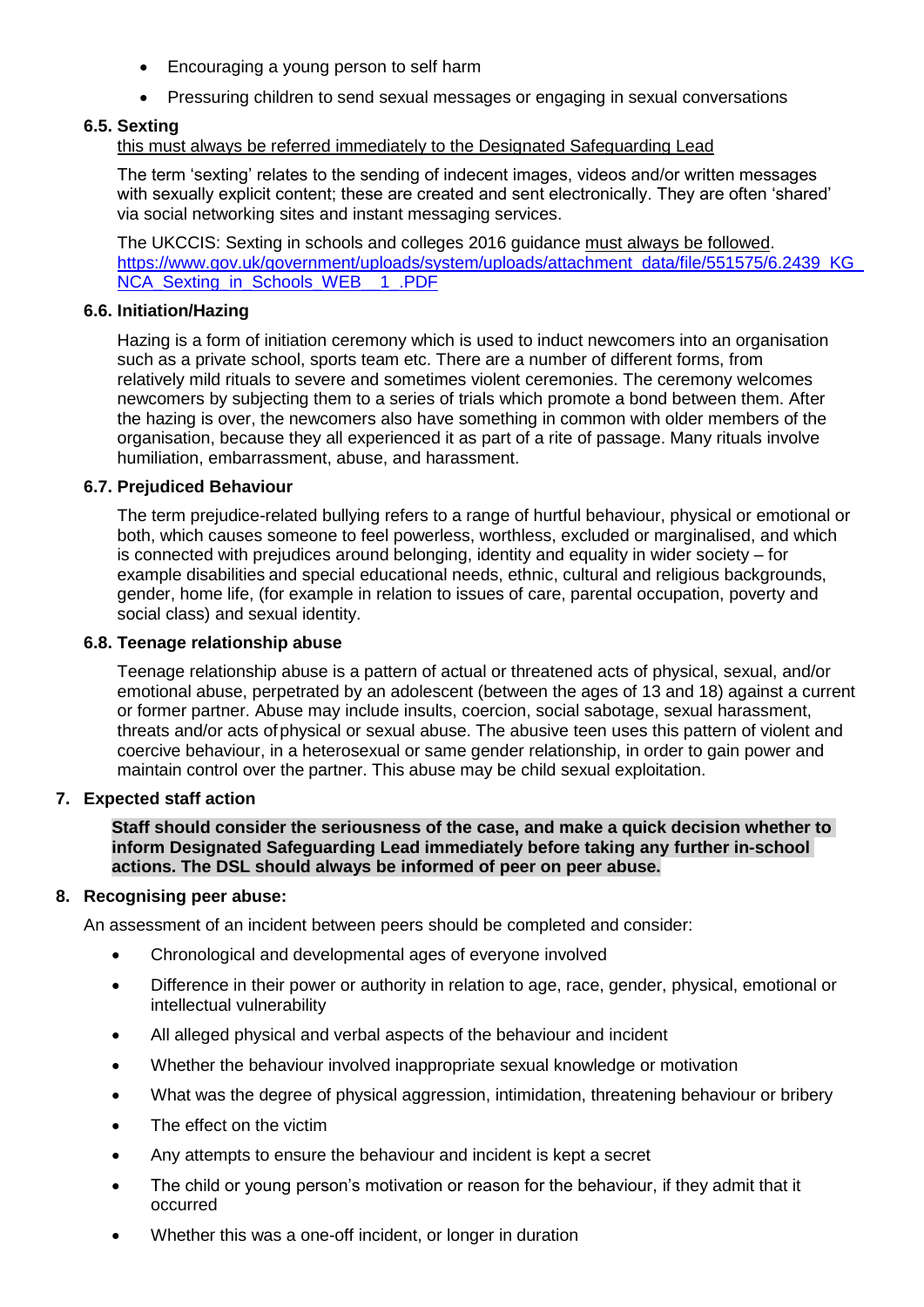It is important to deal with a situation of peer abuse immediately and sensitively. It is necessary to gather the information as soon as possible to get the true facts. It is equally important to deal with it sensitively and think about the language used and the impact of that language on both the children and the parents when they become involved. Avoid language that may create a 'blame' culture and leave a child labelled.

Staff will talk to the children in a calm and consistent manner. Staff will not be prejudiced, judgmental, dismissive or irresponsible in dealing with such sensitive matters.

# **8.1. Taking Action:**

- Always take complaints seriously
- Gain a statement of facts from the pupil(s)
- Assess needs of victim and perpetrator
- Consider referral to Police or Social Care
- Contribute to multi-agency assessments
- Convene a risk management meeting
- Record all incidents and all action taken

## **8.2. Gather the Facts**

Speak to all the young people involved separately, gain a statement of facts from them and use **consistent language** and **open questions** for each account. Ask the young people to tell you what happened. Use open questions, 'where, when, why, who'. (What happened? Who observed the incident? What was seen? What was heard? Did anyone intervene?). Do not interrogate or ask leading questions.

#### **8.3. Consider the Intent**

Has this been a deliberate or contrived situation for a young person to be able to harm another?

## **8.4. Decide on your next course of action**

If you believe any young person to be at risk of significant harm you must report to the Designated Safeguarding Lead immediately; they will follow the school's Safeguarding and Child Protection Policy.

If MASH and the police intend to pursue this further they may ask to interview the young people in school or they may ask for parents to come to school to be spoken to. It is important to be prepared for every situation and the potential time it may take.

#### **8.5. Informing parents/carers**

The best way to inform parents/carers is face to face. Although this may be time consuming, the nature of the incident and the type of harm/abuse a young person may be suffering can cause fear and anxiety to parents/carers whether their child is the child who was harmed or who harmed another.

Is the pupil 13+ and does not want to share with parents? Use the 'Gillick' test and the 'Fraser' guidelines.

[https://www.nspcc.org.uk/preventing-abuse/child-protection-system/legal-definition-child-rights](https://www.nspcc.org.uk/preventing-abuse/child-protection-system/legal-definition-child-rights-law/gillick-competency-fraser-guidelines/)[law/gillick-competency-fraser-guidelines/](https://www.nspcc.org.uk/preventing-abuse/child-protection-system/legal-definition-child-rights-law/gillick-competency-fraser-guidelines/)

In all circumstances where the risk of harm to the child is evident then the school should encourage the young person to share the information with their parent/carer (they may be scared to tell parents/carers that they are being harmed in any way).

## **9. Points to consider:**

## **9.1. What is the age of the children involved?**

How old are the young people involved in the incident and is there any age difference between those involved? In relation to sexual exploration, children under the age of 5, in particular 1-4 year olds who are learning toileting skills may show a particular interest in exploration at around this stage. This, however should not be overlooked.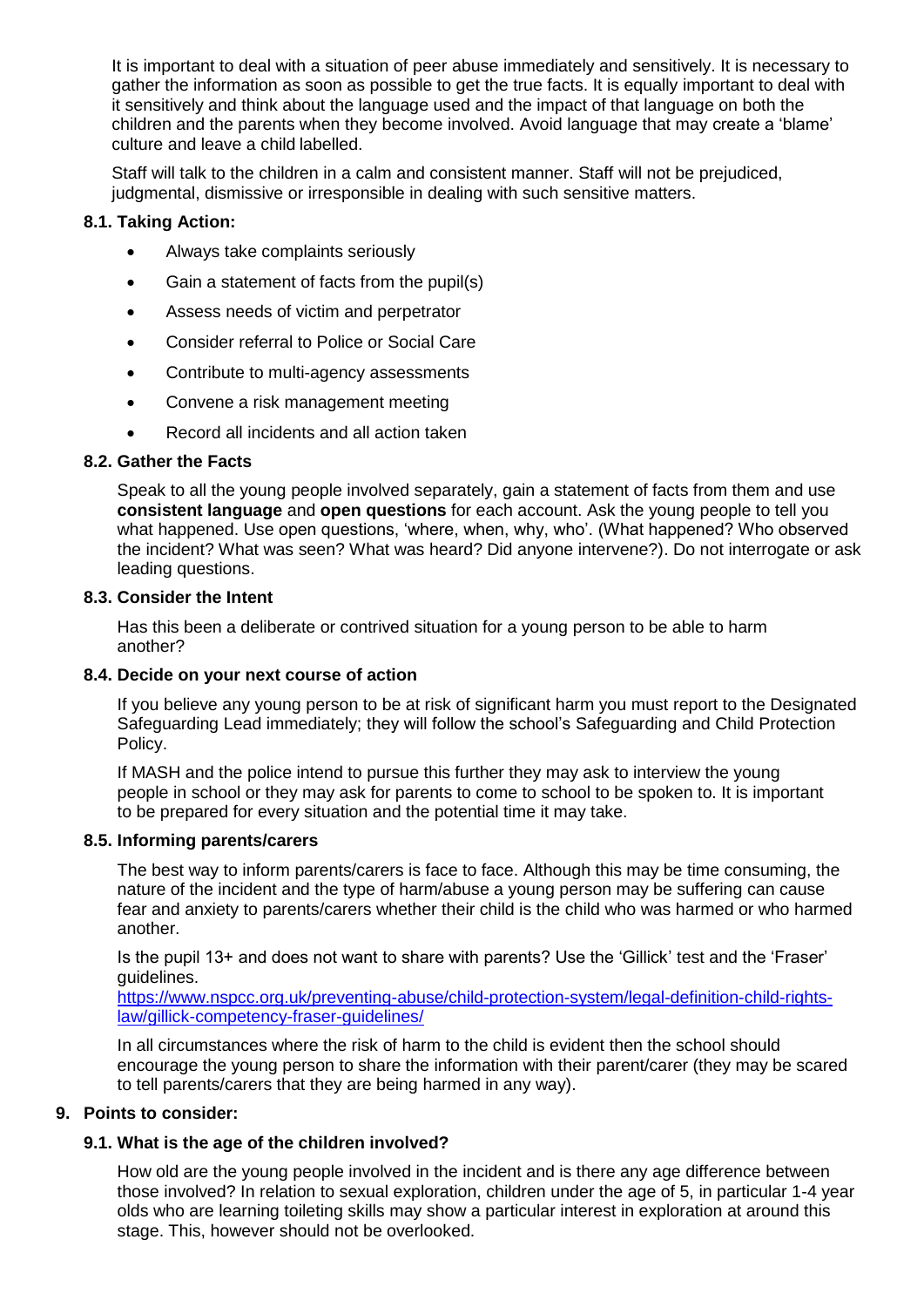# **9.2. Where did the incident or incidents take place?**

Was the incident in an open, visible place to others? If so was it observed? If not. is more supervision required within this particular area?

# **9.3. What was the explanation by all children involved of what occurred?**

Can each of the young people give the same explanation of the incident and also what is the effect on the young people involved? Is the incident seen to be bullying for example, in which case regular and repetitive? Is the version of one young person different from another and why?

# **9.4. What is each of the children's own understanding of what occurred?**

Do the young people know/understand what they are doing? E.g. do they have knowledge of body parts, of privacy and that it is inappropriate to touch? Is the young person's explanation in relation to something they may have heard or been learning about that has prompted the behaviour? Is the behaviour deliberate and contrived? Does the young person have understanding of the impact of their behaviour on the other person?

## **9.5. Repetition**

Has the behaviour been repeated to an individual on more than one occasion? In the same way it must be considered has the behaviour persisted to an individual after the issue has already been discussed or dealt with and appropriately resolved?

## **10. Next Steps**

Once the outcome of the incident(s) has been established it is necessary to ensure future incidents of abuse do not occur again and consider the support and intervention required for those involved.

## **10.1. For the young person who has been harmed**

What support they require depends on the individual young person. It may be that they wish to seek counselling or one to one support via a mentor. It may also be that they feel able to deal with the incident(s) on their own or with support of family and friends; in which case it is necessary that this young person continues to be monitored and offered support should they require it in the future. If the incidents are of a bullying nature, the young person may need support in improving peer groups/relationships with other young people, or some restorative justice work with all those involved may be required.

Other interventions that could be considered may target a whole class or year group for example a speaker on cyber bullying, relationship abuse etc. It may be that through the continued curriculum of PHSE and SMSC that certain issues can be discussed and debated more frequently.

If the young person feels particularly vulnerable it may be that a risk assessment can be put in place for them whilst in school so that they have someone named that they can talk to, support strategies for managing future issues and identified services to offer additional support.

## **10.2. For the young person who has displayed harmful behaviour**

It is important to find out why the young person has behaved in such a way. It may be that the young person is experiencing their own difficulties and may even have been harmed themselves in a similar way. In such cases support such as one to one mentoring or counselling may also be necessary.

Particular support from identified services may be necessary through an early help referral and the young person may require additional support from family members.

Once the support required to meet the individual needs of the young person has been met, it is important that the young person receives a consequence for their behaviour. This may be in the form of restorative justice e.g. making amends with the young person they have targeted if this has been some form of bullying. In the cases of sexually harmful behaviour it may be a requirement for the young person to engage in one to one work with a particular service or agency (if a crime has been committed this may be through the police or youth offending service). If there is any form of criminal investigation ongoing it may be that this young person cannot be educated on site until the investigation has concluded. In which case, the young person will need to be provided with appropriate support and education elsewhere.